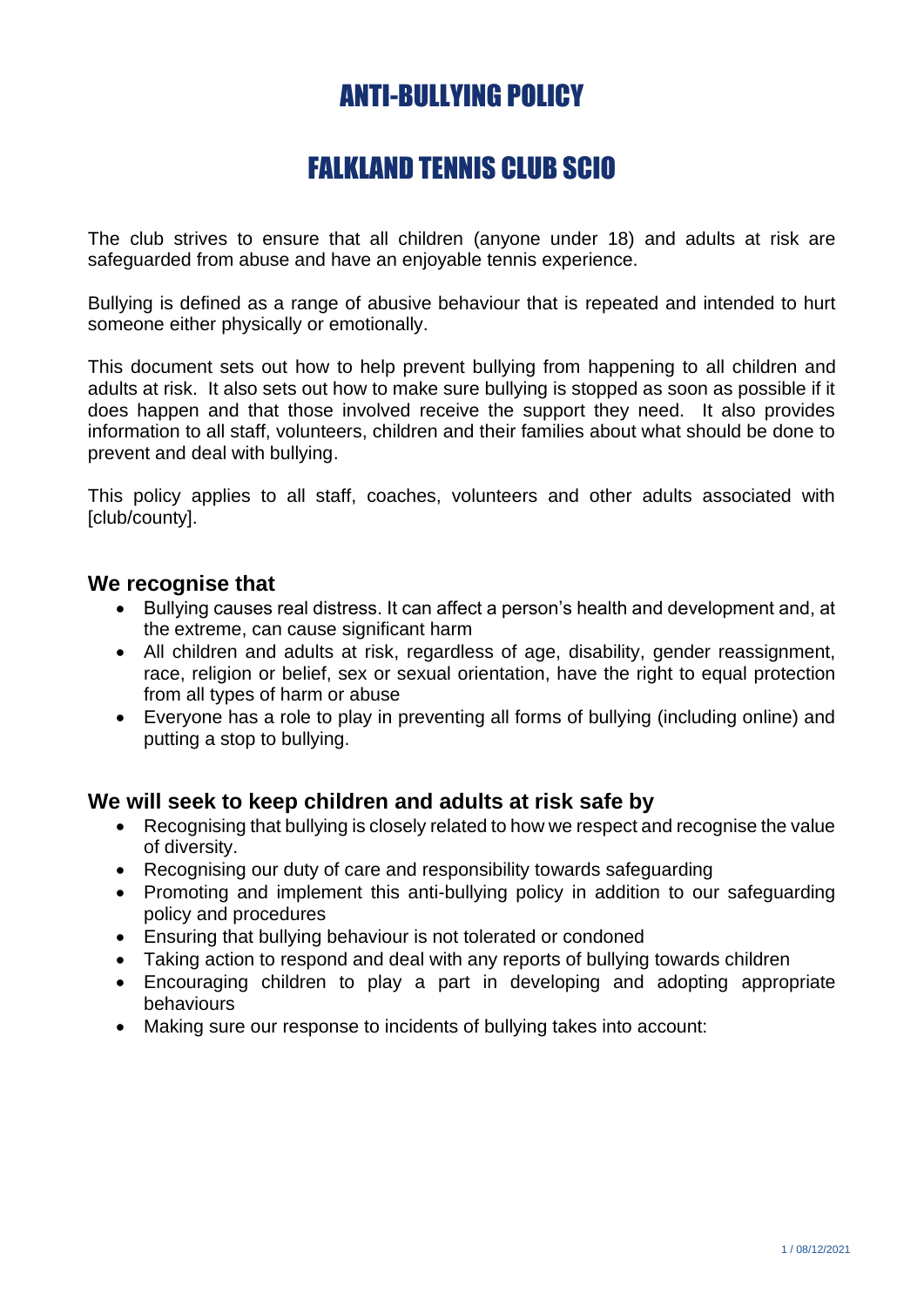- o the needs of the person being bullied
- $\circ$  the needs of the person displaying bullying behaviour
- $\circ$  the needs of others who may be affected
- $\circ$  our [club/county] as a whole

#### **Players, parents, coaches, volunteers and other members of staff will:**

- Encourage individuals to speak out about bullying behaviour and report incidents of bullying behaviour they see to the Welfare Officer / County Safeguarding Officer (or suitable alternative county representative, e.g. county coach, tournament organiser etc).
- Respect every child's need for, and right to, a play environment where safety, security, praise, recognition and opportunity for taking responsibility are available
- Respect the feelings and views of others
- Recognise that everyone is important and equal, and that our differences make each of us special and worthy of being valued
- Show appreciation of others by acknowledging individual qualities, contributions and progress
- Ensure safety by having rules and practices carefully explained and displayed for all to see

## **Supporting children**

- We'll let children know who will listen to and support them
- We'll create an "open door" ethos where children feel confident to talk to an adult about bullying behaviour
- Potential barriers to talking (including those associated with a child's disability or impairment) will be acknowledged and addressed at the outset to enable children to speak out
- Anyone who reports an incident of bullying will be listened to carefully and reports will be taken seriously
- Any reported experience of bullying behaviour will be investigated and will involve listening carefully to all those involved
- Children experiencing bullying behaviour will be supported and helped to uphold their right to play and live in a safe environment
- Those who display bullying behaviour will be supported and encouraged to develop better relationships
- We'll make sure that any sanctions are proportionate and fair

## **Support to the parents/carers**

- Any experience of bullying behaviour will be discussed with the child's parents or carers
- Parents will be consulted on action to be taken (for both victim and bully)
- Information and advice on coping with bullying will be made available